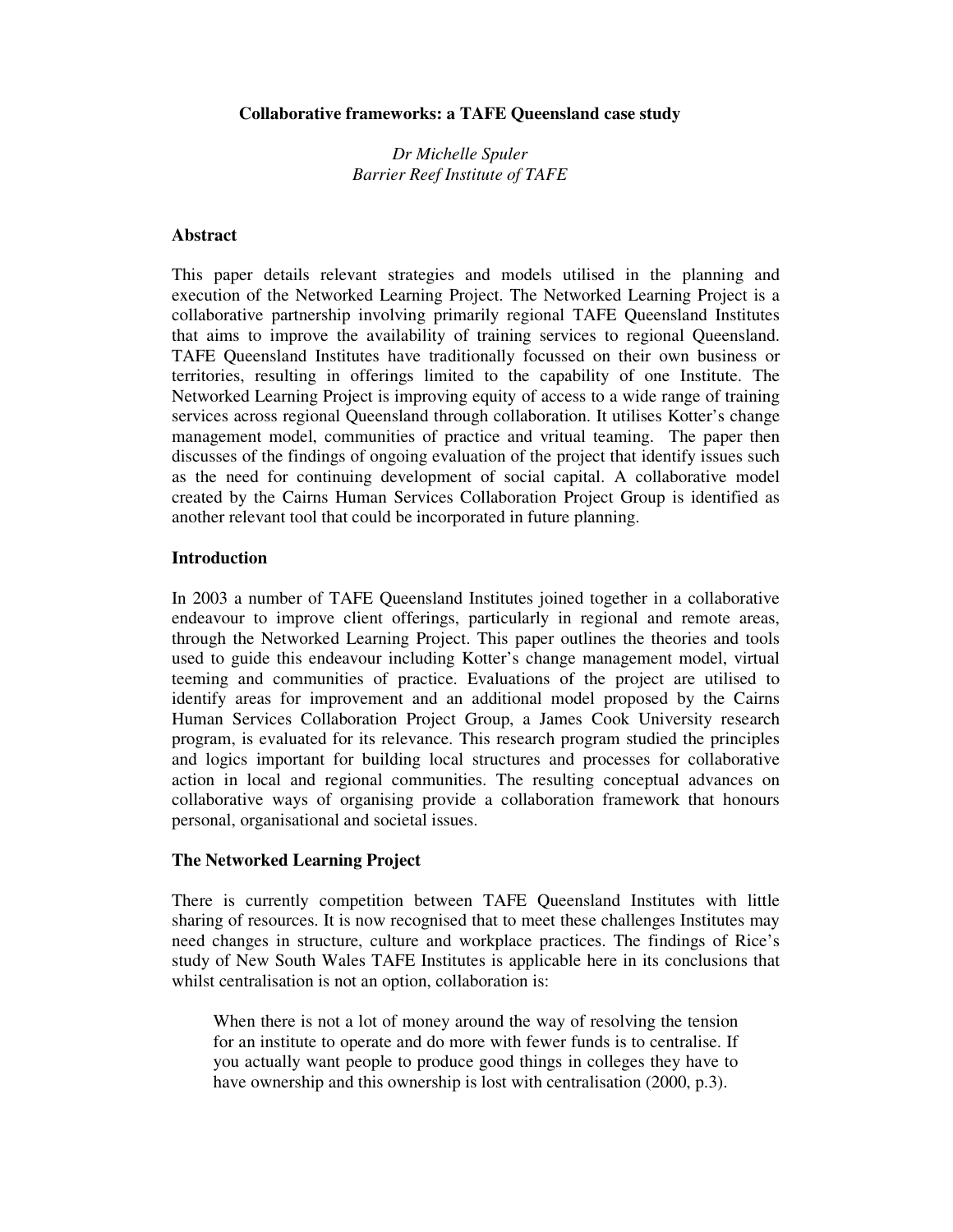Whilst collaboration across all Institutes would be beneficial, regional TAFE Queensland TAFE Queensland Institutes face common challenges in meeting the expectations of clients located in regional and remote communities. These challenges include:

- Cost effectively meeting the demand by industry and individuals in small towns and communities for access to the same broad range of training products and services that are offered in the metropolitan area.
- Developing learning strategies that allow for cost effective and flexible services to smaller groups of clients and individuals.
- Addressing the limited range of content expertise that it is possible to have in one geographic location. In traditional approaches to training, available staff rather than demand determine the range of training offered.
- Providing appropriate levels of support to students to ensure effective participation is possible for all client groups. Pure distance or online programs delivered from a central point are not a complete solution.

Improved access to training will increase the prosperity and competitiveness of regions and improve individual's employability and productivity. Consequently, in 2003 the Networked Learning Project was established as a partnership between the Open Learning Institute and seven regional TAFE Queensland Institutes: Barrier Reef Institute of TAFE, Central Queensland Institute of TAFE, Cooloola Sunshine Institute of TAFE, Mount Isa Institute of TAFE, Southern Queensland Institute of TAFE, Tropical North Queensland TAFE and Wide Bay Institute of TAFE.

The Networked Learning Project aspires to utilise blended and distributed delivery strategies to deliver training across regional Queensland in a collaborative and networked way, drawing on resources wherever they are located, and using technology to overcome barriers of distance. The aims of the Networked Learning Project are:

- Piloting of examples of collaborative, distributed delivery involving multiple Institutes and geographically and demographically dispersed client groups including a mix of government and commercial activity.
- Development and testing of a toolkit that provides learning, business process and administrative tools to support collaborative, distributed delivery
- Provision of experience for senior managers in working collaboratively to provide outcomes for TAFE Queensland clients.

This differs significantly from the majority of collaborative projects, which usually focus more on sharing information then collaborative delivery. For example, in 2004 a Reframing the Future project between Wodonga and Central Gippsland Institutes of TAFE involved the Institutes learning from each other about how to improve quality practices under the Australian Quality Training Framework. Staff in a range of roles shared their strategies and established a network to maintain relations (Australian National Training Authority, 2004).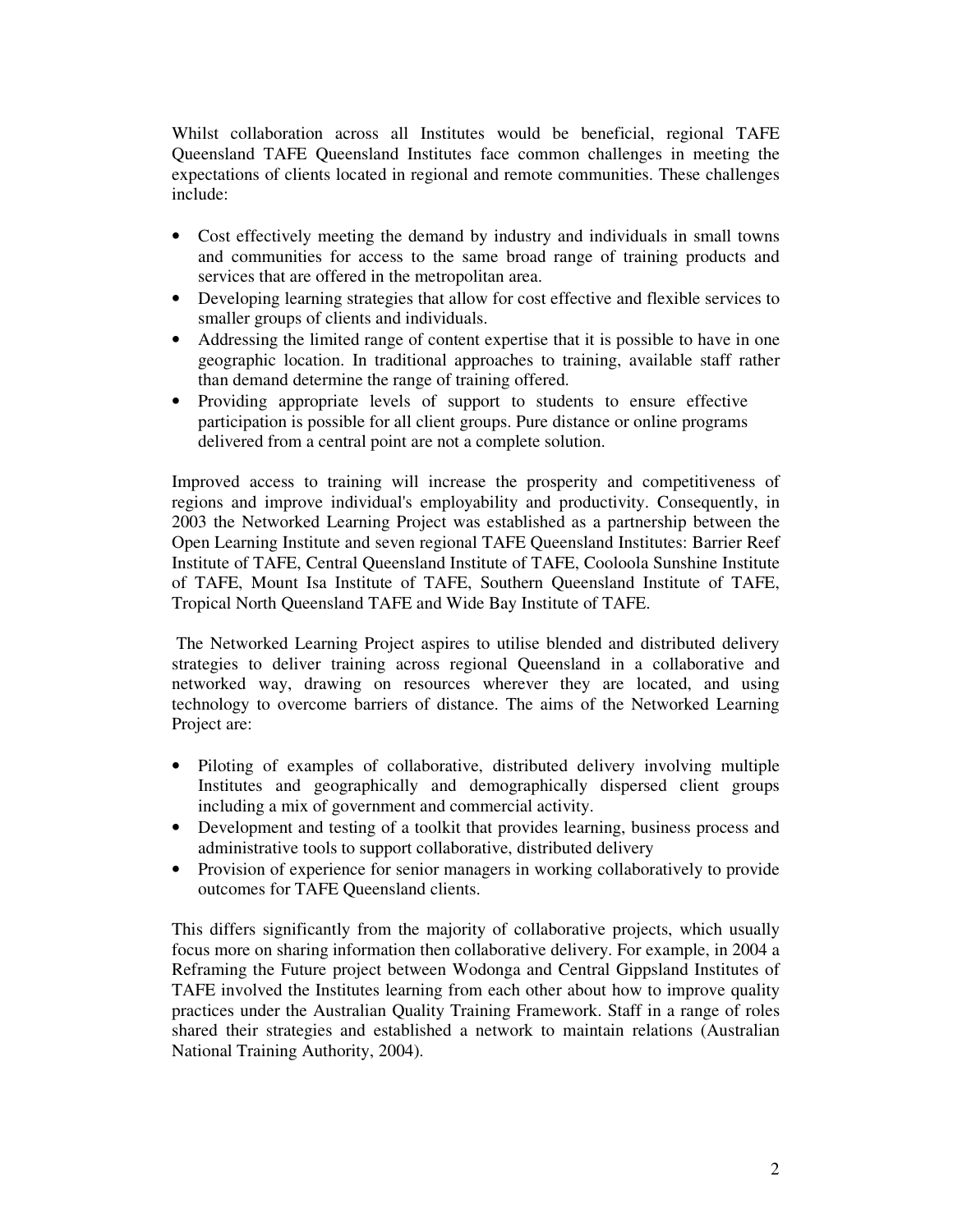## *Governance*

The Networked Learning Project utilises a number of tools, beginning with a change management model. There are many change management theories that can be used as the theoretical basis on which to base change. To achieve the project aims it was necessary to use cultural change to create an environment in which staff were actively encouraged to develop initiatives that make use of the full range of resources available collaboratively within and beyond government, rather than be constrained by arbitrary internal boundaries. The Networked Learning Project chose to utilise the eight-step process for change contained in one of the foundational texts on change, Kotter's *Leading Change* (1996):

- Establish a sense of urgency
- Create the guiding coalition
- Develop a vision and strategy
- Communicate the vision
- Empower employees for broad-based action
- Generate short term wins
- Consolidate gains and produce more change
- Anchor new approaches in the culture.

To align with Kotter's model a Guiding Coalition was formed to look after the governance aspects of the Networked Learning Project. Barrier Reef Institute of TAFE represents the partnership as advocate and sponsor, providing overall leadership to the project. The project management model is based on shared leadership through this Guiding Coalition. The Guiding Coalition is responsible for Kotter's initial steps: establishing a sense of urgency, developing a vision and strategy, and communicating the vision. Representatives from each Institute meet regularly to participate in both overall project management and also to support pilot projects located within their own Institutes. Facilitators located within Institutes report to the Guiding Coalition on their roles in assisting the pilot projects, and have responsibility for capturing knowledge generated about collaboration and recording it in a Collaborative Delivery Toolkit that encapsulates this knowledge in an easily accessibly resource. This model ensures regional Institute ownership of the project and its outcomes and enables connectivity with regional community stakeholders to be maintained.

# **Diagram 1: Networked Learning Project model**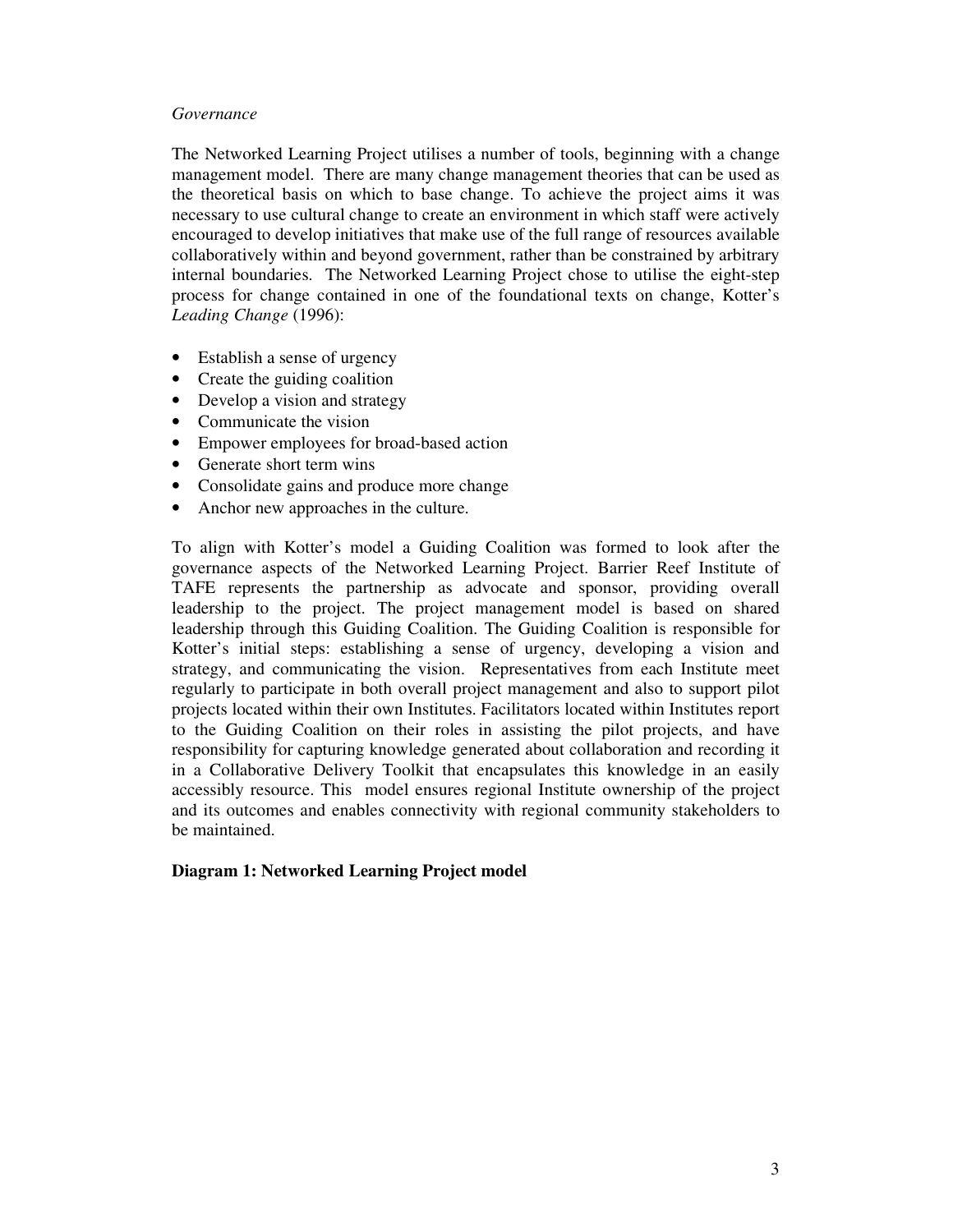

# *Pilot projects*

To generate the short term wins incorporated in the change management model the Networked Learning Project ran 8 pilot projects trialing collaborative models in 2003- 04. In 2004-05 a further nine are being run to consolidate gains and produce more change. Some of these include:

- ABCs of Learning Styles is improving student retention through providing awareness of learning styles and preferences.
- Alternative Health Care is collaboratively developing and delivering Certificate IV in Massage across Queensland.
- Burnett District Delivery Strategy is utilising brokerage arrangements to deliver client-focused training identified through community consultative processes.
- Collaborative Delivery of Certificate III in Home and Community Care is building a partnership with Queensland Health to deliver training to Health and Community Care workers.
- Frontline Management is delivering Diploma of Business (Frontline Management) to a range of clients.
- Senior First Aid is identifying opportunities to rationalise delivery of First Aid training using online resources to meet the requirements of First Aid certificates and other qualifications.
- Treading New Territories is delivering the Pathways program to students on Palm Island, Camooweal and at the Kulkathil Skills Centre, Brisbane.
- Underpinning Knowledge for Laboratory Skills is collaboratively delivering elements of Certificate lll in Laboratory Skills.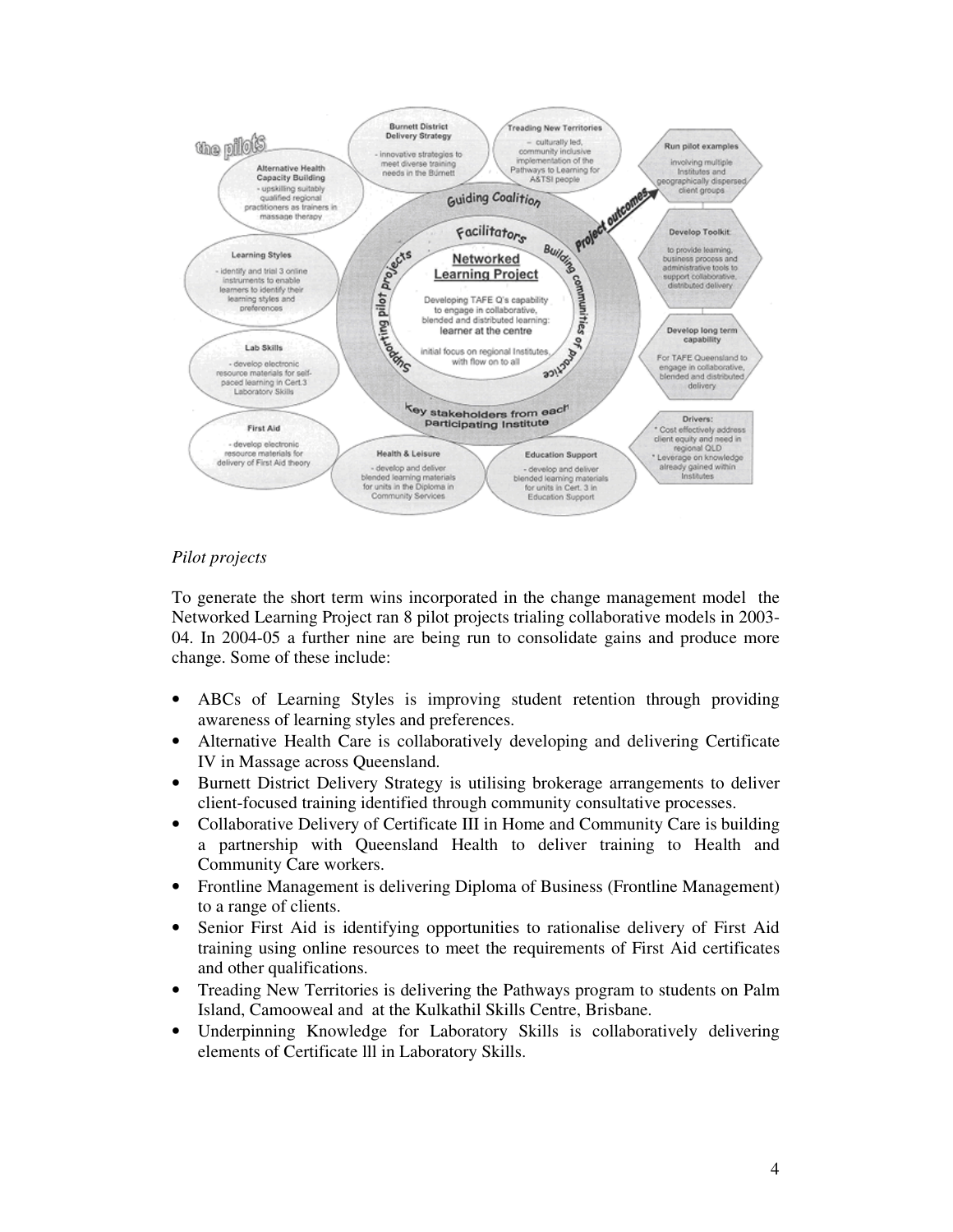The Networked Learning Project utilises Facilitators to assist pilot projects to achieve their goals, and to gather information gained en route. Mitchell's work on communities in vocational education and training (VET) found that facilitators in VET have and use a wide variety of community building strategies; he notes that a 2002 study concluded that "some VET personnel are highly skilled in facilitating group learning processes" (2003, p.6). The Networked Learning Project used Facilitators in a similar way.

A key resource for Facilitators is the Collaborative Delivery Toolkit, an outcome of the first year of the Networked Learning Project. This provides online resources on how to partner with other TAFE Queensland Institutes to collaboratively deliver training, based on information gained in the first year of the Networked Learning Project and research into previous collaborative activities. It provides case studies of collaborative delivery, a range of collaborative delivery models, and resources to solve the range of teaching and learning, administrative and business challenges that can arise. There are sections on client needs analysis, pedagogy, learner support models, learner management, administration, resourcing, and stakeholder liaison.

## *Collaborative tools*

While Kotter provided guidance on overall change management, the Networked Learning Project also needed infrastructure specific to collaboration. Evaristo and Munkvold suggest that collaborative infrastructure needs:

- 1. Information technology infrastructure
- 2. Collaborative applications and tools
- 3. Collaborative know-how (as cited in Dellow, 2004).

The work of Gundry (2004) on how to enable organisational capability for virtual teaming outlines similar requirements:

- 1. Information technology: robust, standardised collaboration tools that are available anywhere, anytime, to internal and external people.
- 2. Skills: widespread training in virtual teaming approaches, methods and skills; and channels for best practice.
- 3. Culture: culture of cooperation and collaboration amongst business units and individuals, including a change program which demonstrates benefits to individuals.

To begin with Gundry's third point, the creation of a culture of cooperation is included to some degree in Kotter's model. However, a wider interpretation of culture that emphasises community development has been identified by a number of scholars as a key element of successful collaboration. Establishing a community of practice can assist in creating a network of like-minded staff around a similar goal. Mitchell states: "Community-needing is needed in VET to meet common challenges … community-building is not a luxury in the VET sector: it is a necessity (2003, p.6). COPs were also useful means for sharing and capturing knowledge generated; Brook and Oliver (2003) provide a good overview on why COPs are useful in learning: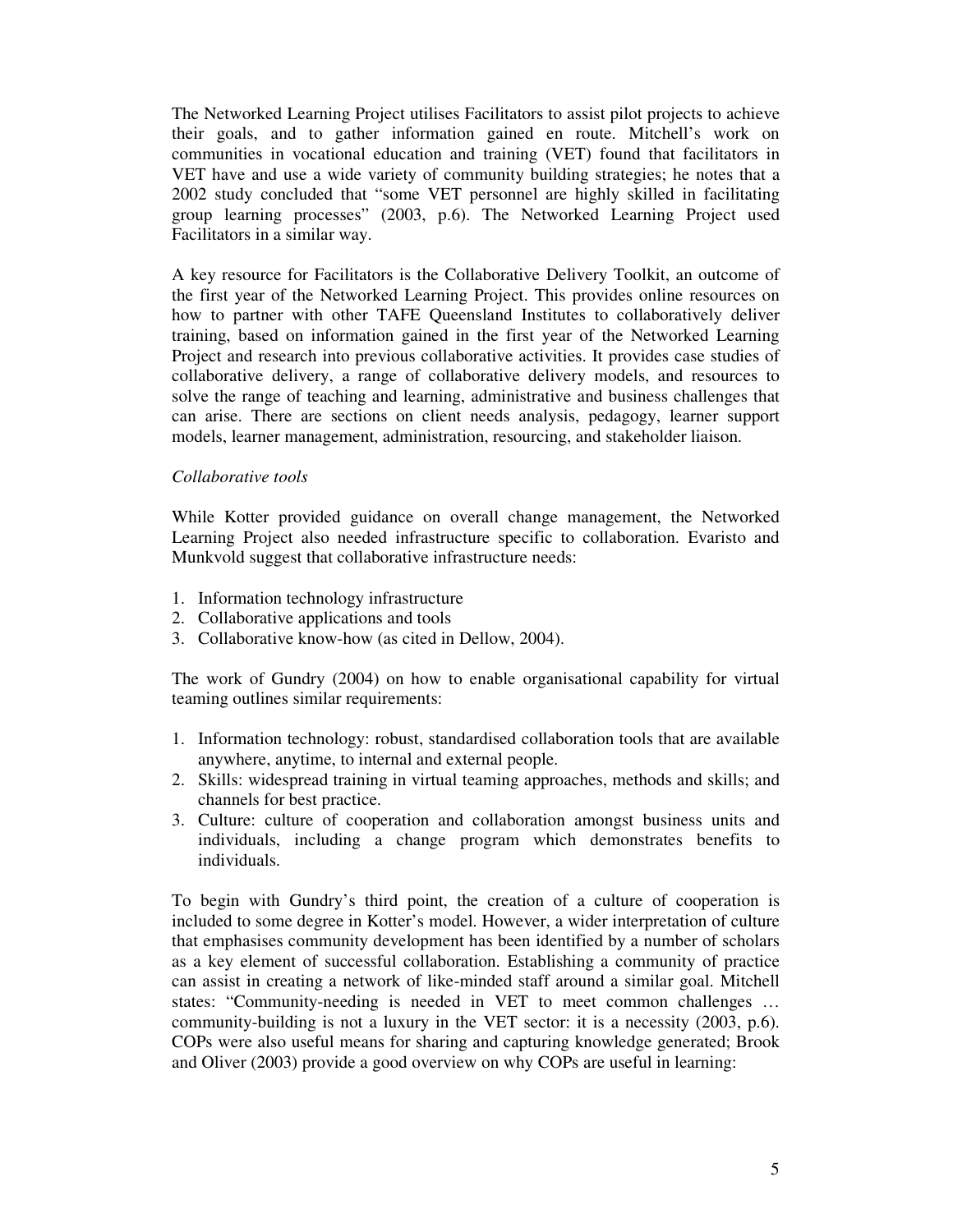There is strong support for the supposition that the social phenomenon of community may be put to good use in the support of online learning. This is well supported by theories of learning that highlight the role of social interaction in the construction of knowledge.

Consequently, to help build community and capture knowledge generated in the Networked Learning Project, communities of practice (COPs) for each pilot project were established in line with contemporary theory on this. One excellent resource on how to establish successful COPs is Mitchell's evaluation of Australian National Training Authority-funded communities of practice in VET (2003). Like many other works on COPs, Mitchell uses much of the work of Wenger. Wenger identifies 3 key structural elements of a community of practice:

- Domain of knowledge: creates common ground
- Community: creates the social fabric of learning
- Practice: set of frameworks, ideas and tools that community members shared Wenger, n.d.).

Brook and Oliver's guidelines for online learning communities suggest that COPs must have a reason (i.e. serve a purpose in members' lives), then enable, support and facilitate communication (2003). Networked Learning Projects aimed to achieve these goals by utilising a range of mechanisms made available through the information technology tools provided below, and using practical strategies for building virtual relationships such as those suggested by Pauleen (2004) including the scheduling of face to face meetings whenever possible (especially at start of team), regular usage of the phone to build and maintain relationships, and provision of regular updates of team progress.

The skills and collaborative know-how requirements on the lists above were provided to some degree through the Facilitator network, and built upon by the creation of the Collaborative Delivery Toolkit that recorded collaborative issues and their solutions as they arose. Information technology infrastructure and tools are the remaining items, and these were equally important elements for the Networked Learning Project, particularly for communication. Maintaining effective flow of information and negotiating disparate ideas across geographic distance was always going to be on one of the significant challenges posed by collaborative delivery. Each of the groupings would needed good communications (in addition to a strong sense of community) to work as teams across significant distances. Wenger provides a list of eight community- and knowledge-oriented technologies that are useful when developing communities of practice:

- Desktop of the knowledge worker
- Online project spaces for team work
- Website communities
- Discussion groups
- Synchronous meeting facilities, online conference rooms, and chat
- Community-oriented e-learning systems
- Access to expertise, through questions or expert profiles
- Knowledge repositories (as cited in Gotze, 2001).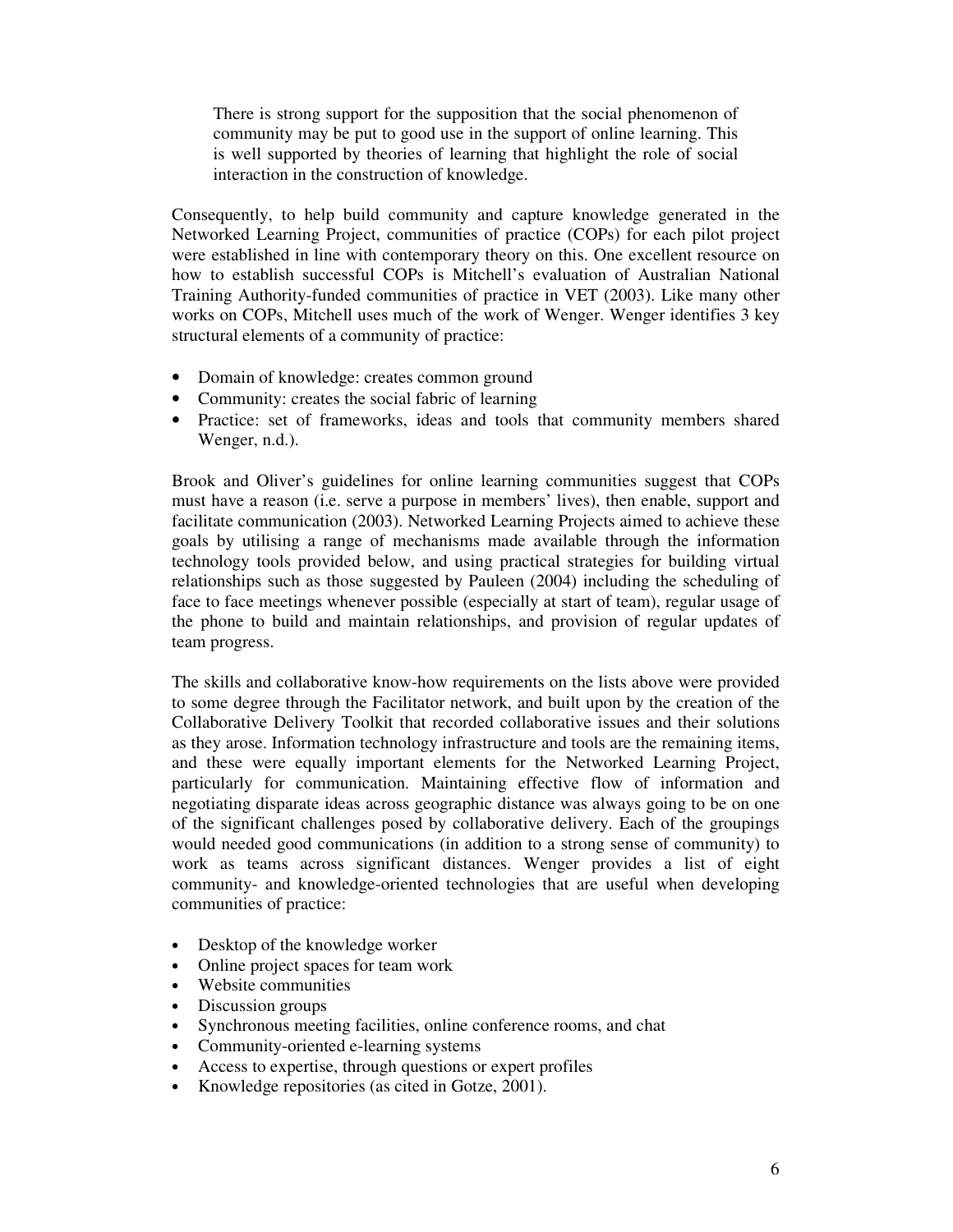Gotze also suggests that blogs and peer-to-peer (P2P) software should be added to Wenger's list. While all of these exist in TAFE Queensland Institutes, they are not all easily accessible by a project such as this. However, there are a number of information technology resources available that are used by the Networked Learning Project. These include in-house services such as Videolinq, and commercial communication products such as P2P software and teleconferencing. However, as Gundry (2004) notes, ensuring that all staff had access to the same tools can be problematic, particularly for group communication tools such as P2P software. This is the case for the Networked Learning Project; each Institute has its own security protocols with regard to P2P software; consequently, some Institutes will not allow their staff to install software being used. While P2P software is used by small groups, a better option for larger groups is the use of free hosting options for developing online networks that allow users to create webpages, publish blogs and have online chats. Those in use include:

- Edna Communities: a space where groups can utilise communication and collaboration tools including web forums, live chats, share resources, create web pages, and do online polling
- Bloki: a Web site on which you can create Web pages, publish a blog, and host online discussions, all within your browser.
- My connected community: a virtual meeting place where communities interact online.

Barrier Reef Institute of TAFE also provides a central intranet site for information sharing but even this had limitations as it was not accessible to staff working from home or external advisors.

### **Findings and discussion**

Integration of the models and strategies discussed above into the planning stage has ensured that the Networked Learning Project has had many successes. Collaborative delivery has been enabled in a number of new vocational training areas, and expertise has been built-up in participating Institutes, and recorded in the Collaborative Delivery Toolkit for use by all However, ongoing evaluation has, as always, revealed areas for improvement. It has become apparent that despite a conscious effort to develop communities within the Networked Learning Project, the most common issues arising are to do with the need to establish trust and rapport between staff from different Institutes. This contrasts with Mitchell's study, which identified practice as the area in need of most work (2003, p.8).

While the models and tools chosen by the Networked Learning Project included a focus on community, other scholars emphasise it more strongly. For example, Pauleen (2004) sees a key success factor in virtual environments to be the development of social capital; the stock of trust and understanding between people that enables knowledge exchange and production and lowering of transaction costs. Pauleen believes that very little is known about how social capital develops and operates in virtual environments, despite its contemporary importance.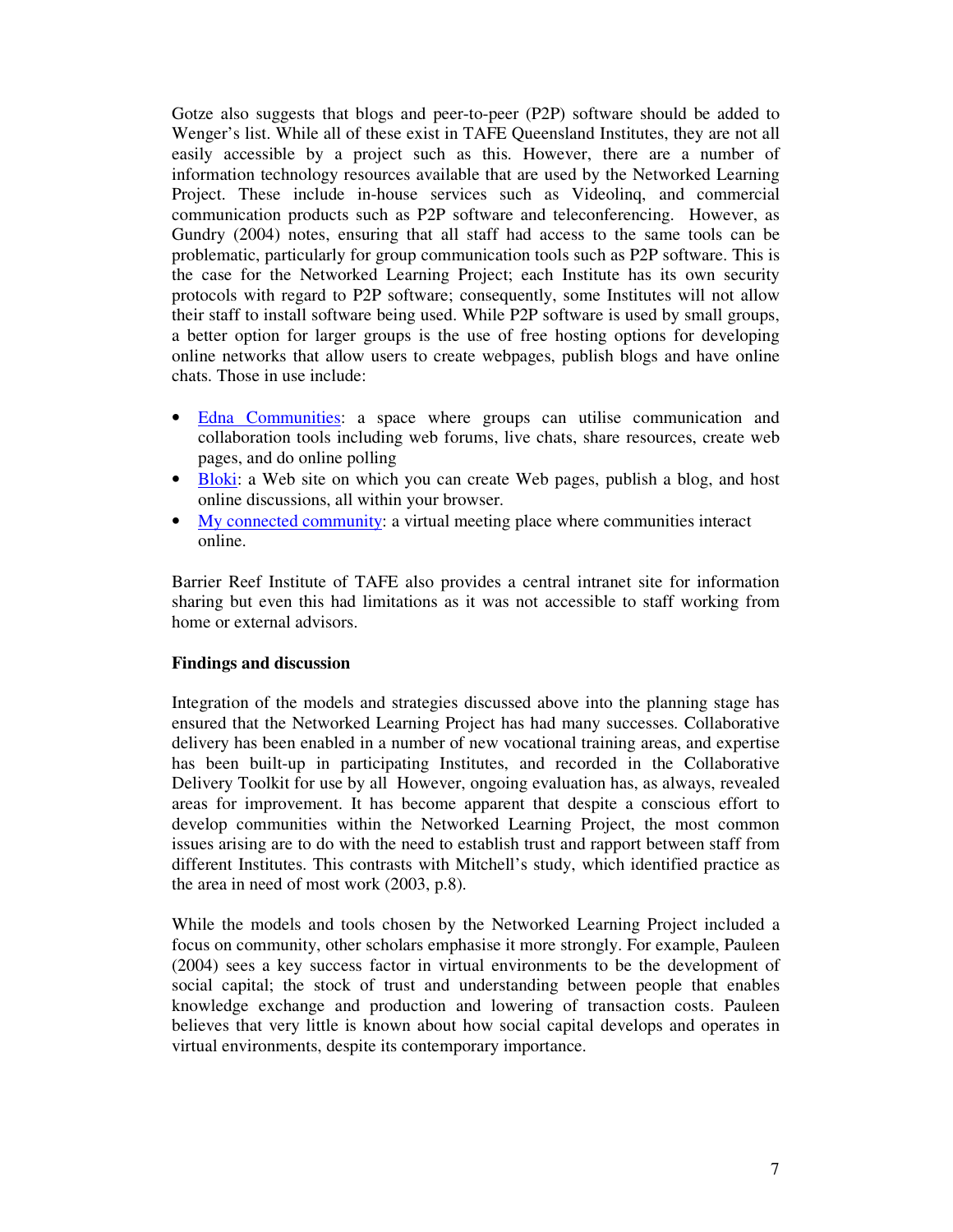One interesting source of theory in this area is the Cairns Human Services Collaboration Project Group. Comprised of staff of James Cook University and the Department of Communities, this group has explored models of collaboration that are sustainable, effective, responsive ways of working, that are outcome-focussed and build connectedness (Earles, Lynn and Knell, 2004b). While their conceptual framework for collaboration was developed for organisations in the human services, it is potentially useful to the Networked Learning Project. The set of ten principles and logics they devised to guide collaborative practice principles are:

- 1. State of equanimity: is the state of balance between engagement, planning, action and reflection processes for beneficial outcomes.
- 2. Fractality: it is a oneness in connection and experience that varies at different scales of focus but allows an organisation to self-organise according to the dynamics in its own time and space environment.
- 3. Relational synergy: is an epiphanic connection that is generated through the stock of trust, identity and resources that exists between individuals, local organisations and groups and the energy that draws people together.
- 4. Groundedness: is strategies and activities well-rooted in the communal and cultural soils of local groups, recognising the local context, local ownership/power and control, and local leadership.
- 5. Conscious sustainability: is a conscious ability and process of continually reading the dynamics of a complex world and frequently reframing and reorganising the corporational components according to the changes in those dynamics.
- 6. Liminal space: is open, unfinished, decentred a mental, emotional, spiritual, physical space of possibility and transition where the participants are in transition from one place of meaning and action to another.
- 7. Edge space: is the living space between various entities and bodies. The edges are not lines of separation but 'zones of interaction, transformation, transgression and possibility' between the overlapping organisational systems.
- 8. Synergistic goals: is a open and honest combining of goals to affect greater than the sum of the parts. Goals are implementable ideas that may be different but must not be in conflict.
- 9. Transformational capabilities: is dependent on energy, wider capabilities and infrastructure that can activate and sustain collaborative endeavours.
- 10. Authentic power: is a multi-directional and multi-level flow of power that is diffused/expressed through multiple sites to enable shared power rather than power over (Earles, Lynn and Knell, 2004b, pp.43-71).

Many of these principles have already been built into the Networked Learning Project through other strategies. For example, fractality existed in the Networked Learning Project in that each COP and/or pilot project could be seen as a complete project in themselves, whilst also part of a bigger whole. Furthermore, it was necessary that people involved in the different parts of the Networked Learning Project understood their role in a bigger picture to be able to achieve synergistic goals. The Networked Learning Project utilised committees and reporting mechanism to ensure all four elements required to provide a state of equanimity. However, as Earles, Lynn and Knell found, balance is not always easy to achieve and often there is overemphasis on action; some Networked Learning Project pilot projects similarly felt there were imbalances at times. The need for groundedness was recognised as members of the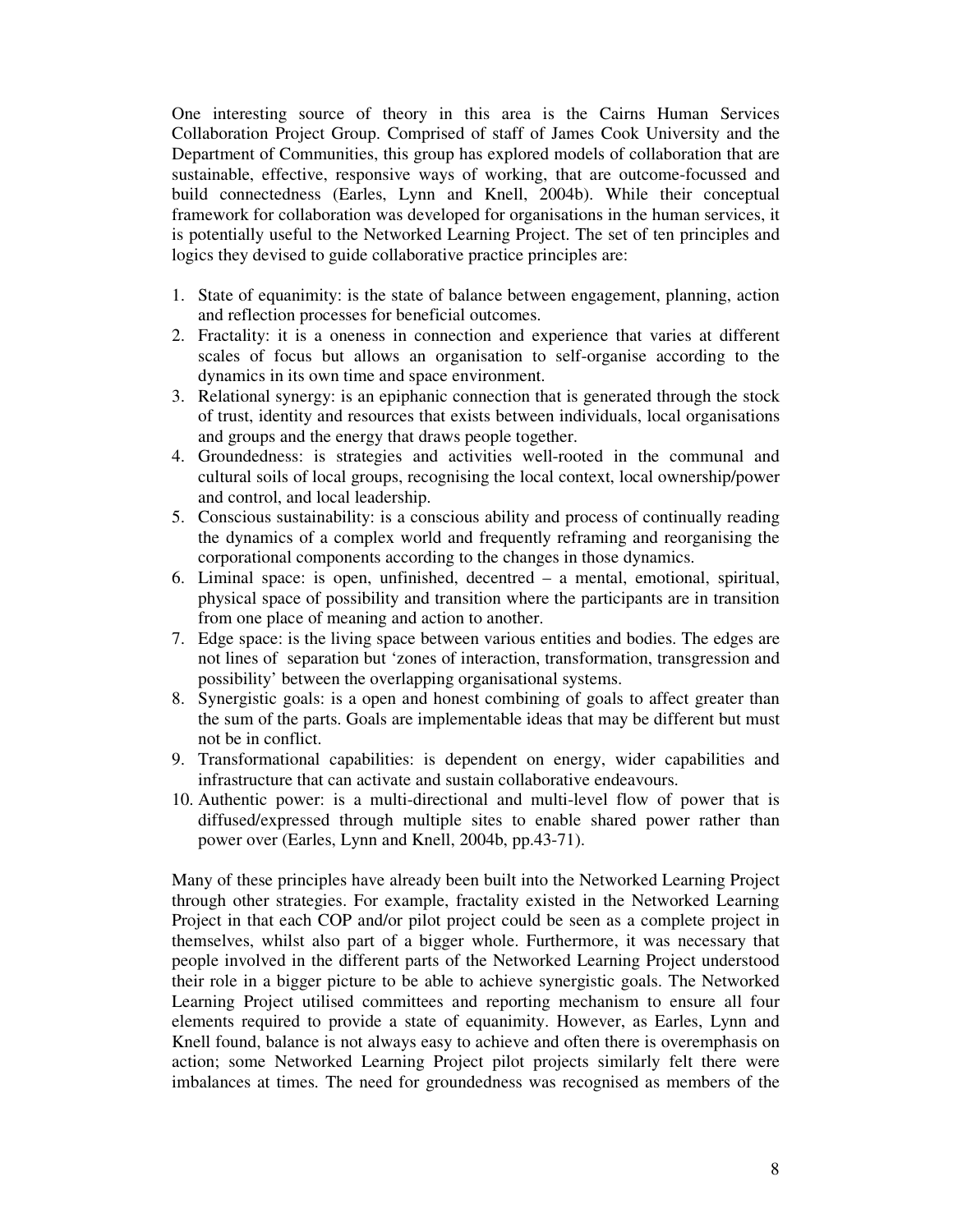Networked Learning Project remained members of separate Institutes throughout the project. Consequently local contexts remained relevant, particularly for some decision-making. It had been recognised early on that this kind of devolved model of ownership was necessary for achieving success towards a common goal. Liminality, edge space and transformational capabilities were provided through funding, group meetings and training days that enabled provide staff with time to work on projects away from their usual job responsibilities.

However, while most of the principles can be found, it is also obvious that conscious usage of these logics could further improve their application. For example, relational synergy is based on recognition that people can feel disconnected and isolated; consequently trust is vital for obtaining effective collaboration. The Networked Learning Project provided numerous opportunities for project members to meet together, both face-to-face and virtually, to help generate beneficial relationships. Additionally, some pilot project teams were based on past collaborative endeavours where this trust already existed. However, trust and rapport continued to be an ongoing issue, particularly when new members joined teams. A more focused emphasis on this area, using these principles as guidelines, could have been useful from the start. Similarly, while liminality, edge space and transformational capabilities opportunities were provided through some meetings; these opportunities were not specifically designed with these outcomes in mind. If they had been more deliberatly planned with this in mind then the outcomes may have been improved. The project encountered and solved many issues related to groundedness, conscious sustainability, synergistic goals, transformational capabilities and authentic power; however, at the time the issues were not understood in these terms. Application of this model to the Networked Learning Project may have allowed more conscious reflection and understanding of what was happening and how; improving the learning outcomes for all.

# **Conclusion**

There are many aspects that need consideration when establishing a collaborative project such as this, invovling virtual teams comprised of staff from different organisations. The Networked Learning Project's planning process ensured many of these were integrated from the start; resulting in outcomes that have benefited TAFE Queensland's clientele by providing a wider range of courses, particularly to regional and remote areas. Ongoing evaluation has revealed aspects that still require more emphasis. The need for creation of trust and rapport, particularly with new members in primarily online communities, cannot be over-emphasised. However, issues in this area are common to projects working in the still fledgling area of online COPs. To better address both these issues and a range of others emerging in collaborative models, it is evident that future combination of the models and strategies already utilised in the Networked Learning Project with models such as those provided by the Cairns Human Services Collaboration Project Group would be useful.

### **References**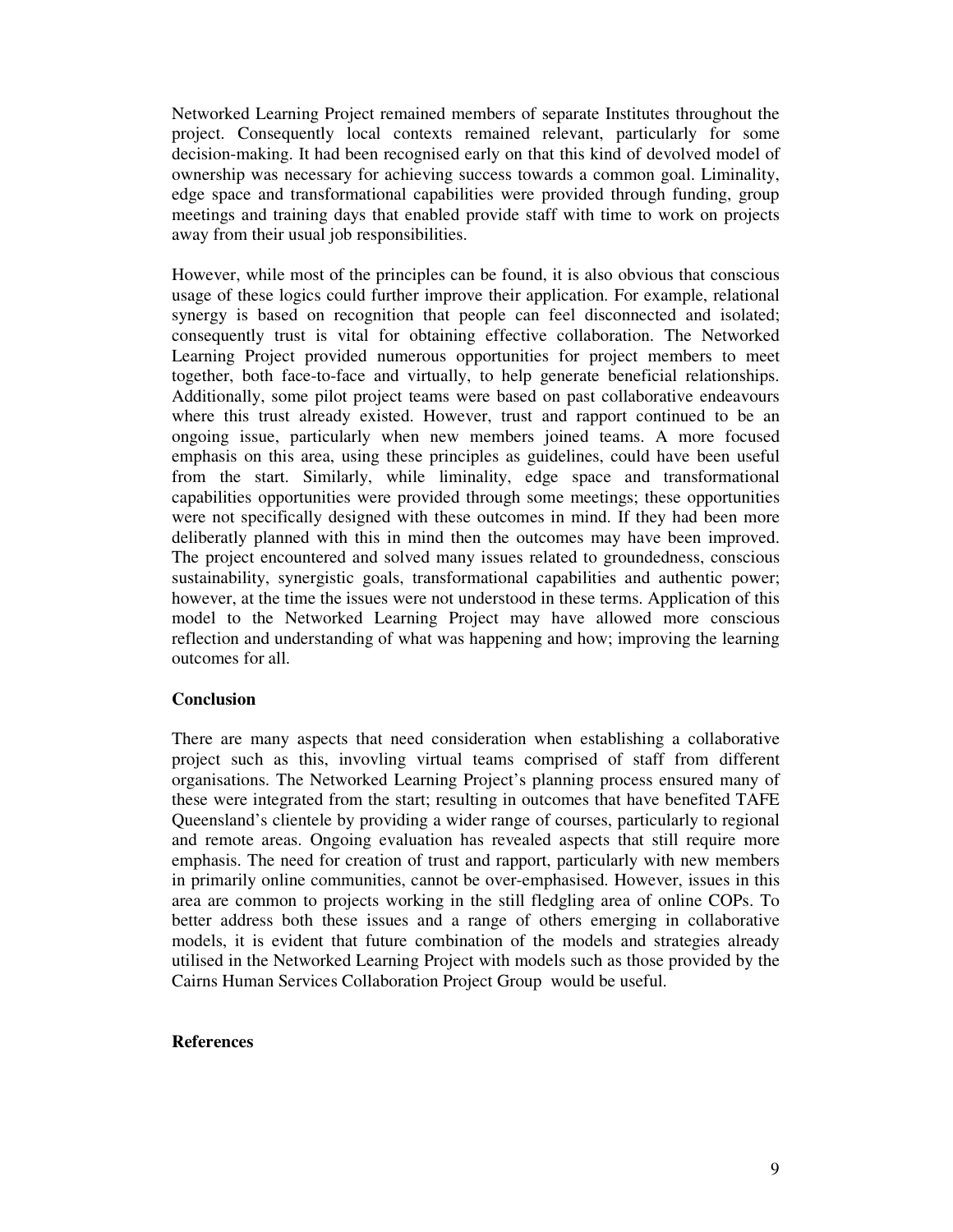Australian National Training Authority. Reframing the Future e-Newsletter. (2003, December). Accessed on 30 June 2004. http://www.reframingthefuture.net/news.html

Brook, C., & Oliver, R. (2003). Online Learning Communities: Investigating a design framework. *Australian Journal of Educational Technology, 19*(2), 139-160.

Gundry, John. (2004). Making Virtual Teaming an Organisational Capacity. A paper presented at Going Virtual – The Future of Work, the Asia-Pacific Conference on Remote, Virtual Working, Brisbane

Dellow, James. (2004). Always On, Always Connected: Appropriate technology selection for virtual teams. A paper presented at Going Virtual – The Future of Work, the Asia-Pacific Conference on Remote, Virtual Working, Brisbane.

Earles, Wendy, Lynn, Robyn, & Knell, Jill. (2004a). Escaping Parochialism – Emerging principles and logics for re-membering local service provision. A paper presented at the International Society for Third-Sector Research, Toronto.

Earles, Wendy, Lynn, Robyn, & Knell, Jill. (2004b). *Contemplative (Re)membering of Collaborative Spaces.* Cairns: James Cook University and Queensland Department of Communities, Cairns Human Services Collaboration Project Group, final report.

Fernandez, Walter. (2004). Managing Metateams. A paper presented at Going Virtual – The Future of Work, the Asia-Pacific Conference on Remote, Virtual Working, Brisbane. 2004.

Gotze, John. (2001, May 1). *e*CoPs: Technology for Communities of Practice. Accessed 07 February 2005. http://gotzespace.dk/archives/2001/05/ ecops\_technology\_for\_communities\_of\_practice.html

Kotter, John P. (1996). *Leading Change.* Boston: Harvard Business School Press.

Mitchell, John. (2003). *Effectively Structuring Communities of Practice in VET.* Melbourne: Australian National Training Authority. Accessed 22 February, 2004. http://www.reframingthefuture.net/publications/effectively\_structuring.pdf

Pauleen, David. (2004). Building Social Capital in Virtual Teams for Greater Team Effectiveness. A paper presented at Going Virtual – The Future of Work, the Asia-Pacific Conference on Remote, Virtual Working, Brisbane.

Rice, Ann. (2000). The Leadership of Change – A TAFE Study. A paper delivered at the Australian Vocational Education and Training Research Association conference, Canberra. Accessed 23 January, 2004. http://www.avetra.org.au/abstracts\_ and\_papers\_2000/ar\_full.pdf

Wenger, Etienne. (2001). *A Survey of Community-Oriented Technologies.* Etienne Wenger Research and Consulting. Version 1.3. Report to the Council of Chief Information Officers of the US Federal Government.